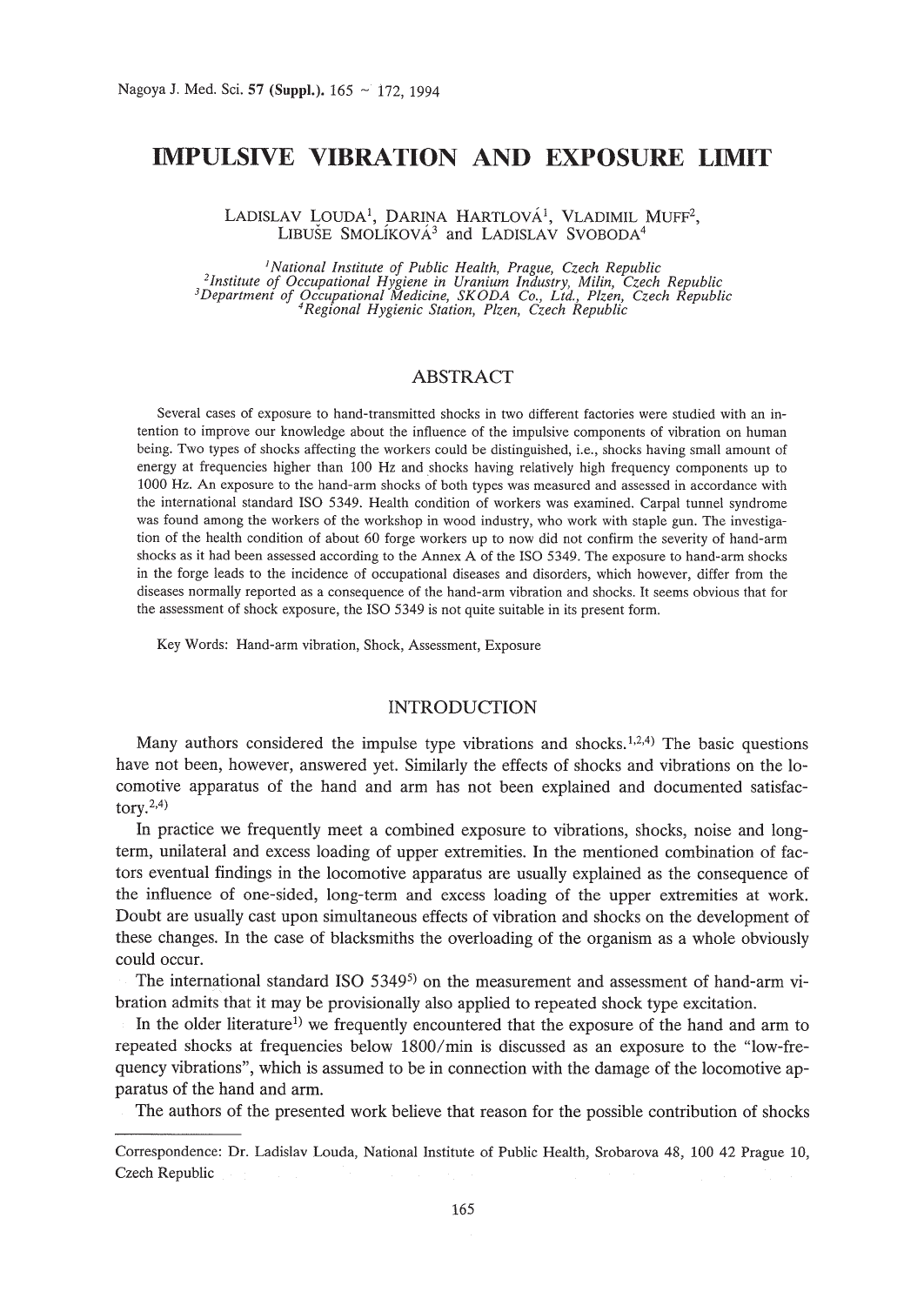and vibrations to the damage of the locomotive apparatus of the hand and  $arm<sup>2,4,9</sup>$  should be particularly searched for in the fact that these are impulse vibrations. The time history and not only the frequency domain is of importance. Furthermore, the hand-arm shocks with the relatively high content of lower frequencies, like shock transmitted onto the smith and smith helper when working with the power hammer can have consequences in the health condition of the locomotive apparatus of the whole body.2)

For the above described reasons we decided to study in details the exposure of two groups of workers to repeated shocks. The first group of 23 workers in wood industry is exposed to handarm shocks in the work with staple or nail guns.<sup>9)</sup> The second group of 60 workers is exposed to hand-arm shocks in the work at power hammer or with hand hammer in a forge. The health condition of both groups of workers was examined and followed since 1981. At the same time the health condition in a control group of workers (hardeners) was studied. The study includes a relevant ergonomic examinations.

## METHODS

The measurements of the time history and of the frequency spectrum were carried out with the Briiel & Kjaer Portable FFT and Digital Real Time Frequency Analyzer in the frequency range  $0.3 - 1600$  Hz. The transducer were fastened to the standard mount placed between the source of vibration and the hand. The exposures were measured with the Brüel  $\&$  Kjaer Human Vibration Meter.

The clinical examination included the general health examination and cold provocation test. **In** workers with some positive findings, the examination was completed by the neurologic examination (including EMG), laboratory examination for precluding the possible effects of metabolic disturbances, rheumatologic examination, examination for glycaemia and by the orthopaedic examination.

#### RESULTS

The exposure time per one shock is in the case of staple gun about 20 to 30 ms. Thus, for the total number of about 3000 shocks per shift, it is possible to assume that the net time of the exposure to shocks lasts only 60 to 90 s per shift. The actual time of the exposure to the work with the nail or staple air gun is of course longer. The worker provide about 2 to 3 shocks per second. Thus, it is possible to estimate that the total time of the work with the gun per shift is of about 30 minutes.

When starting the work at risk working places, the workers in our country are submitted to preventive medical examinations, where usually at least 10% persons are eliminated. Thus, the time of the latency for 10% of the population should mean the time up to the occurrence of the first sporadic manifestations of the vessels or the neurologic disease due to the vibrations. The relevant calculation was performed in accordance to the Annex A of the international standard ISO  $5349<sup>5</sup>$  (see Table 1).

All the workers reported pains in the spine, arms and hands. They have been clinically examined since 1981. **In** this period, in 7 workers a suspect possibility of the occupational damage to the health was considered. These were the carpal tunnel syndrome (5 workers), cervico-brachial syndrome (1 worker) and last the nerve disease due to the vibration (1 worker). Out of the mentioned number of 7 workers, the occupational disease was recognized only in two workers with the diagnosis the carpal tunnel syndrome and disease of vessels and nerves due to vibra-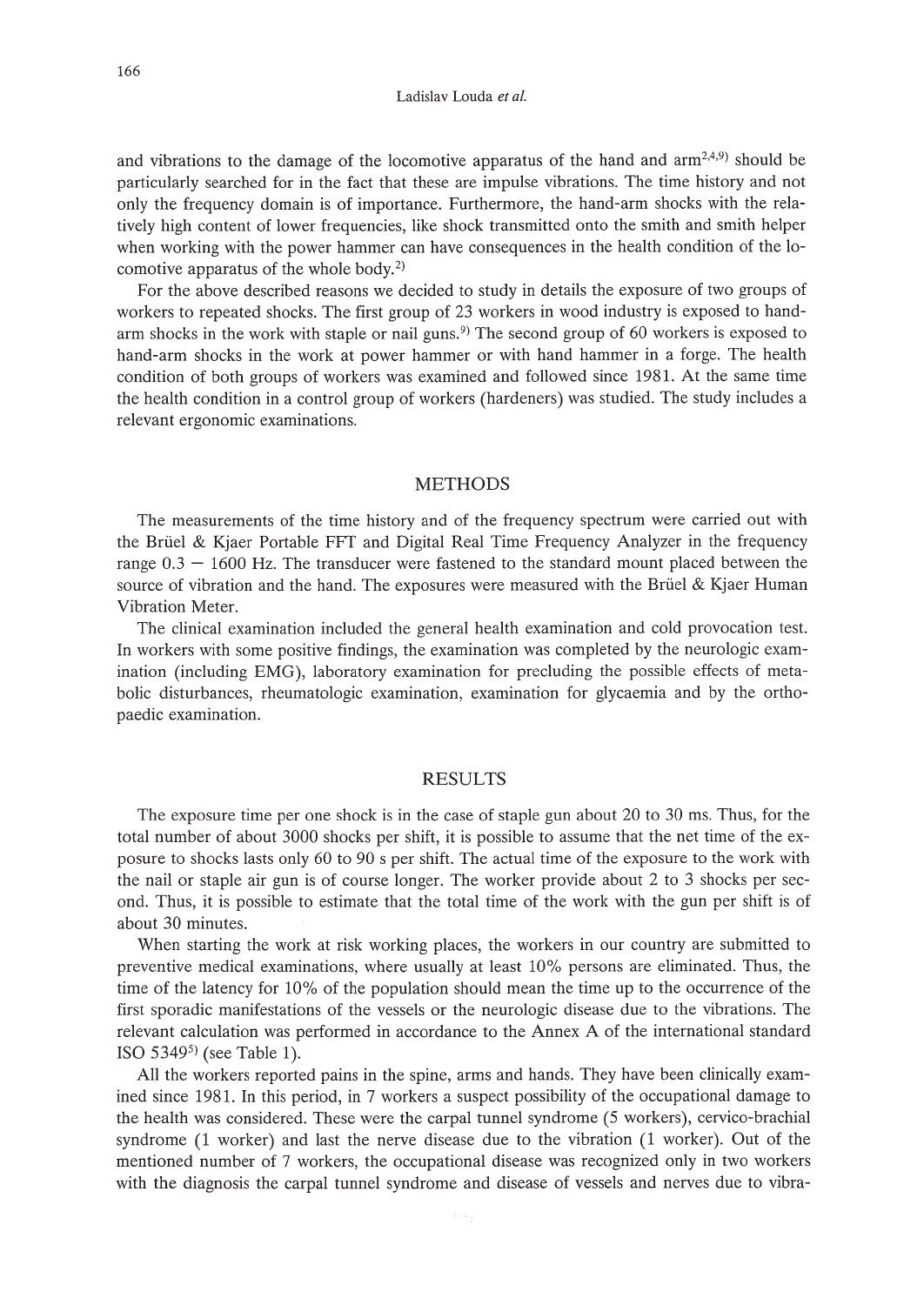#### IMPULSIVE VIBRATION AND EXPOSURE LIMIT

| Direction of<br>vibration | Calculated total weighted<br>rms acceleration value<br>$a_{w,4h}$<br>[m.s <sup>-2</sup> ] | Latency period<br>$F_{10}$<br>[years] | Median of lat. period<br>$F_{50}$<br>[years] |
|---------------------------|-------------------------------------------------------------------------------------------|---------------------------------------|----------------------------------------------|
| x <sub>h</sub>            | 1,18                                                                                      | 25                                    | > 30                                         |
| y <sub>h</sub>            | 1,06                                                                                      | 28                                    | $\geq 30$                                    |
| z <sub>h</sub>            | 1,44                                                                                      | 21                                    | > 30                                         |

Table 1. Results of the measurements of shocks exposure in the work with the nail or staple gun



Fig. 1 Hand-arm shocks in hot forging. Right hand, direction  $z<sub>h</sub>$ 

tions. In the remaining 5 cases with the diagnosis carpal tunnel syndrome and cervico-brachial syndrome, the disease was not recognized as an occupational disease. Results of vibrotactile examination<sup>7,10</sup>) carried out later corresponded fully to the findings mentioned.

Typical time history of a shock in the hot forging is shown in Fig. 1. Neither the shock duration nor the intensity of the shocks differ very much from the shocks transferred on the hand during the work with the staple gun. In the reality are, however, these shocks very different. Blacksmiths and smith-helpers must exert much more force in work and the energy of shocks transmitted to the hands and arms and to the body as a whole is much greater. Very frequent and typical operation in hot forging is the forging of turbine blades (see Table 2).

In the blades production the hot forging is followed by the straightening of the blades, i.e., by the cold forging. This operation presents another frequent, but hand operation in the forge. The shocks transferred from the hand hammer are not so intensive like the shocks transferred in the work with power hammer. However, the shock exposure of helpers is completely different. These shocks are characterized by the vibration of metal obstacle kept in the hands of helper. These vibrations are induced by shocks and are characterized by a long decay (see Fig. 2). The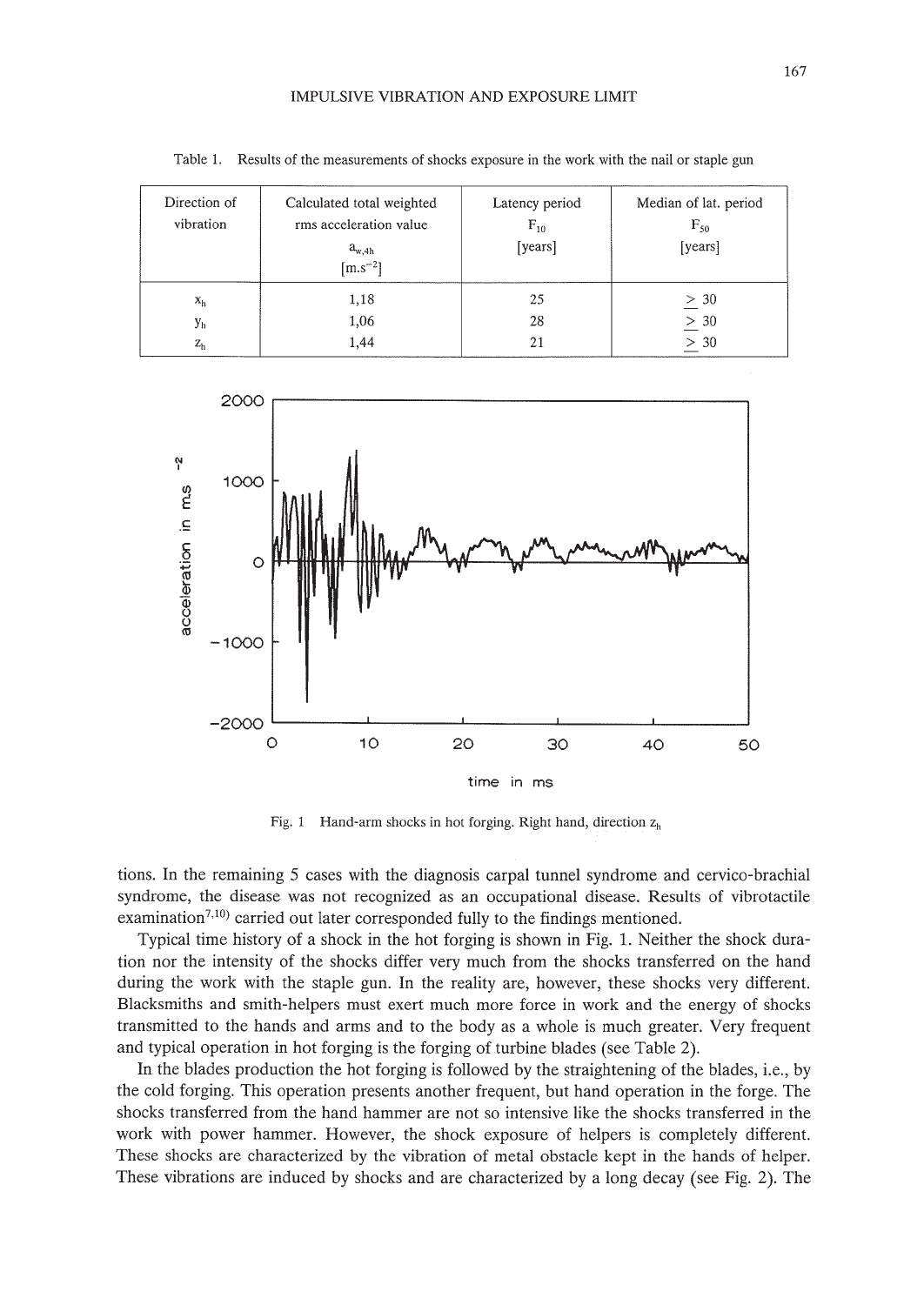| Operation | Vibratory acceleration level<br>$L_{aw}$ [dB//1 $\mu$ m.s <sup>-2</sup> ] |                |                |                | Hand  | Exp. time per<br>operation |                 |
|-----------|---------------------------------------------------------------------------|----------------|----------------|----------------|-------|----------------------------|-----------------|
|           | Magnitude                                                                 |                | Direction      |                |       |                            |                 |
|           |                                                                           | z <sub>h</sub> | y <sub>h</sub> | x <sub>h</sub> | sum   |                            |                 |
| Blade     | $L_{\text{aw eq}}$                                                        | 137,3          | 137,6          | 139,4          | 143,0 | Right                      | 3 min           |
| forging/  | $L_{\text{aw Peak}}$                                                      | 169,2          | 172,8          | 174,5          |       |                            | 22s             |
| smith     | $L_{\rm aw \; max}$                                                       | 152,4          | 155,6          | 155,9          |       |                            |                 |
|           | $L_{\text{aw min}}$                                                       |                | < 100          |                |       |                            |                 |
| Blade     | $L_{\rm aw\ eq}$                                                          | 144,7          | 137,8          | 141,9          | 147,1 | Left                       | 1 min           |
| forging/  | $L_{\text{aw Peak}}$                                                      | 171,9          | 171,9          | 170,0          |       |                            | 47 s            |
| smith     | $L_{\rm aw \ max}$                                                        | 156,0          | 151,4          | 151,7          |       |                            |                 |
|           | $L_{\text{aw min}}$                                                       | 122,4          | 122,5          | 123,0          |       |                            |                 |
| Blade     | $L_{\rm aw\ eq}$                                                          | 145,6          | 144,2          | 143,5          | 149,3 | Right                      | $0 \text{ min}$ |
| forging/  | $L_{\rm aw\;Peak}$                                                        | 176,3          | 174,6          | 174,5          |       |                            | 49 <sub>s</sub> |
| smith     | $L_{\text{aw max}}$                                                       | 159,6          | 159,0          | 158,3          |       |                            |                 |
|           | $L_{\text{aw min}}$                                                       | 122,1          | 122,0          | 120,2          |       |                            |                 |
| Blade     | $L_{\rm aw\ eq}$                                                          | 134,6          | 133,2          | 137,3          | 140,2 | Right                      | $3 \text{ min}$ |
| forging/  | $L_{\text{aw Peak}}$                                                      | 163,3          | 163,4          | 166,2          |       |                            | 44 s            |
| helper    | $L_{\text{aw max}}$                                                       | 142,6          | 143,2          | 147,4          |       |                            |                 |
|           | $L_{\mathrm{aw}\; \mathrm{min}}$                                          |                | < 120          |                |       |                            |                 |

Table 2. Results of the measurements of hand-arm shock exposure in the hot forging of tubine blades with power hammer



Fig. 2 Hand-arm shocks in cold forging. Left hand, direction  $y<sub>h</sub>$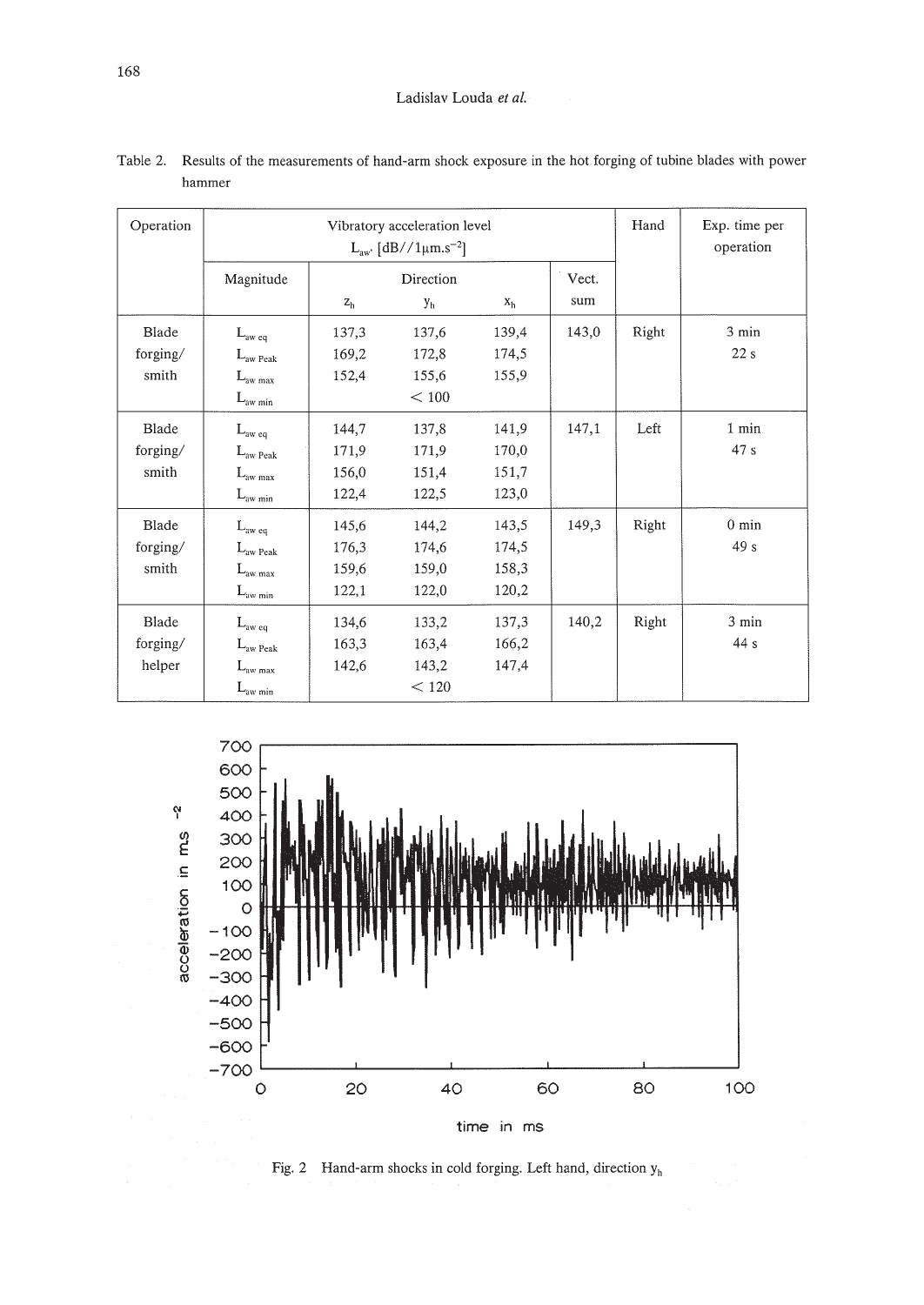exposure to this shocks remains rather the exposure to hand-arm vibration. The exposure data from the straightening of blades are given in the table 3.

The equivalent root-mean-square (rms) value of acceleration in hot forging for the time of operation is, as can be seen in the tables, about 10 m/s<sup>2</sup> ( $L_{\text{avec}} = 140$  dB). One forging operation is normally lasting from one up to about 4 minutes. In the mean the duration of one operation is about 2 minutes. The pure daily exposure to such shocks lasts from 30 up to about 200 minutes. In the mean it lasts about 120 minutes. The equivalent rms value of acceleration for 4 hours is  $a_{w,4h} = 7.1$  m/s<sup>2</sup> (L<sub>aw,4h</sub> = 137 dB).

According to the Annex of ISO 5349 $3,5$ ) 10% of population of exposed people in the forge should have health problems due to vibration exposure after about 4 years of exposure. In the reality the reported occupational diseases due to the work in the forge occur after more than 20 years of exposure. Obviously these are another types of damage than that followed by the authors of the ISO 5349 Annex A. In the forge workers group no positive findings was estimated in the cold provocation test. One typical Vibration induced White Finger (VWF) disease was reported in the forge worker group. This was, however, the case of worker exposed to shocks similar to that presented in Fig. 2.

In the forge all together about 200 forge were working until 1990. Nowadays about 60 blacksmiths are occupied in the forge. As a control group, 25 hardeners from the same factory were examined. In the Tables 4 and 5 are shown the first results of health investigation of both groups. In the results the data from prospective study of 25 smiths and 15 hardeners are presented. The mean age of blacksmiths was  $44 \pm 7.3$  years and of hardeners  $48 \pm 8.3$  years. The last three diagnosis from the Table 5 present reported occupational diseases. The overview about the incidence of occupational diseases since 1981 is given in the Table 6.

| Operation                   | Vibratory acceleration level<br>$L_{\text{aw}}$ , [dB//1 $\mu$ m.s <sup>-2</sup> ]       |                                  |                                  |                                  | Hand         | Exp. time per<br>operation |              |
|-----------------------------|------------------------------------------------------------------------------------------|----------------------------------|----------------------------------|----------------------------------|--------------|----------------------------|--------------|
|                             | Magnitude                                                                                | $z_{h}$                          | Direction<br>y <sub>h</sub>      | $X_{h}$                          | Vect.<br>sum |                            |              |
| Blade<br>straigh-<br>tening | $L_{\rm aw\ eq}$<br>$L_{\text{aw Peak}}$<br>$L_{\text{aw max}}$<br>$L_{\text{aw min}}$   | 129,8<br>159,6<br>141,0<br>121,9 | 129,1<br>154,3<br>136,1<br>122,2 | 131,9<br>161,3<br>139,9<br>121,4 | 135,2        | Left                       | 3 min<br>28s |
| Blade<br>straigh-<br>tening | $L_{\text{aw eq}}$<br>$L_{\text{aw Peak}}$<br>$L_{\text{aw max}}$<br>$L_{\text{aw min}}$ | 131,7<br>166,3<br>147,3<br>120,7 | 132,0<br>163,8<br>143,2<br>122,2 | 132,0<br>163,8<br>145,5<br>121,3 | 136,7        | Right                      | 3 min<br>28s |

Table 3 Results of the measurements of hand-arm shock exposure in the cold straightening of turbine blades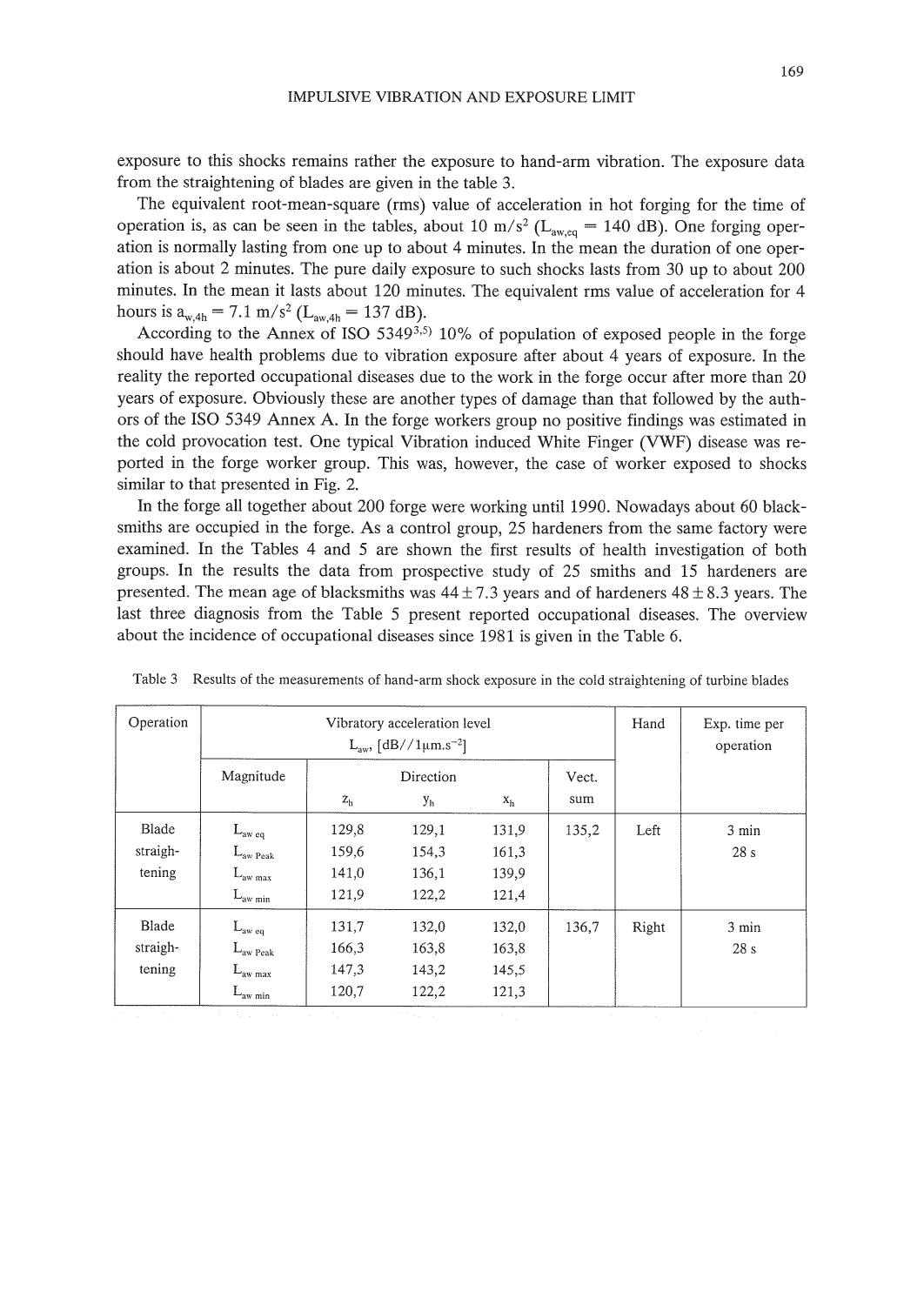#### Ladislav Louda *et at.*

| Symptoms                                     | <b>Smiths</b><br>$n = 25$ | Hardeners<br>$n = 15$ |
|----------------------------------------------|---------------------------|-----------------------|
| Paresthesia                                  |                           |                       |
| Noctural paresthesia                         | 8                         |                       |
| Low-back pain                                | 13                        |                       |
| Pain in wrist and hands                      |                           |                       |
| Pain, cramps and oedema in upper extremities | 12                        |                       |
| Noctural pains in upper extremities          |                           |                       |
| Pains in lower extremities                   | 3                         |                       |
| Pains in cervico-brachial spine              | 13                        |                       |

Table 4. Incidence of the subjective complaints in the blacksmiths and hardeners group of worker

Table 5 Incidenc of the diseases and syndromes in the blacksmiths and hardeners groups of workers

| Diagnosis                                | <b>Smiths</b><br>$n = 25$ | Hardeners<br>$n = 15$ |  |
|------------------------------------------|---------------------------|-----------------------|--|
| Arthritis                                | 2                         | 3                     |  |
| Arthroses                                | 4                         |                       |  |
| Cervico-brachial syndrome                | 13                        |                       |  |
| Low-back syndrom                         | 8                         | 4                     |  |
| Varices cruris                           | 3                         | 3                     |  |
| Epicondylitis                            | 6                         | 0                     |  |
| Other (trophic) changes                  | 6                         | 0                     |  |
| Carpal tunnel syndrom                    | 12                        |                       |  |
| Vasoneurosis (VWF)                       | 6                         |                       |  |
| Damage in locomotor system (joints etc.) | 2                         |                       |  |

Table 6 Incidence of occupational diseases in smiths since 1980

| Time period     | $1981 - 85$ |  | $1991 - 93$ |  |
|-----------------|-------------|--|-------------|--|
| Number of new   |             |  |             |  |
| occup. diseases |             |  |             |  |

### DISCUSSION

With respect to the common criteria, it was impossible to consider the damage observed in staple gun workers as an occupational disease. The limit values of vibrations were not exceeded and as far as the long-term, one-sided and excess load of the upper extremities, particularly the condition of the unilateral nature of the load, was not adhered, too. It seems obvious, however, that the carpal tunnel syndrome is one possible damage induced by shocks transferred to hands.<sup>7)</sup>

In the forge the violation of vibration limits was found in all work places. The occupational diseases occur in this case after a long time  $(>=20$  years) of exposure and with an exception of one case, the found disorders have quite different character than disorders followed by epidemi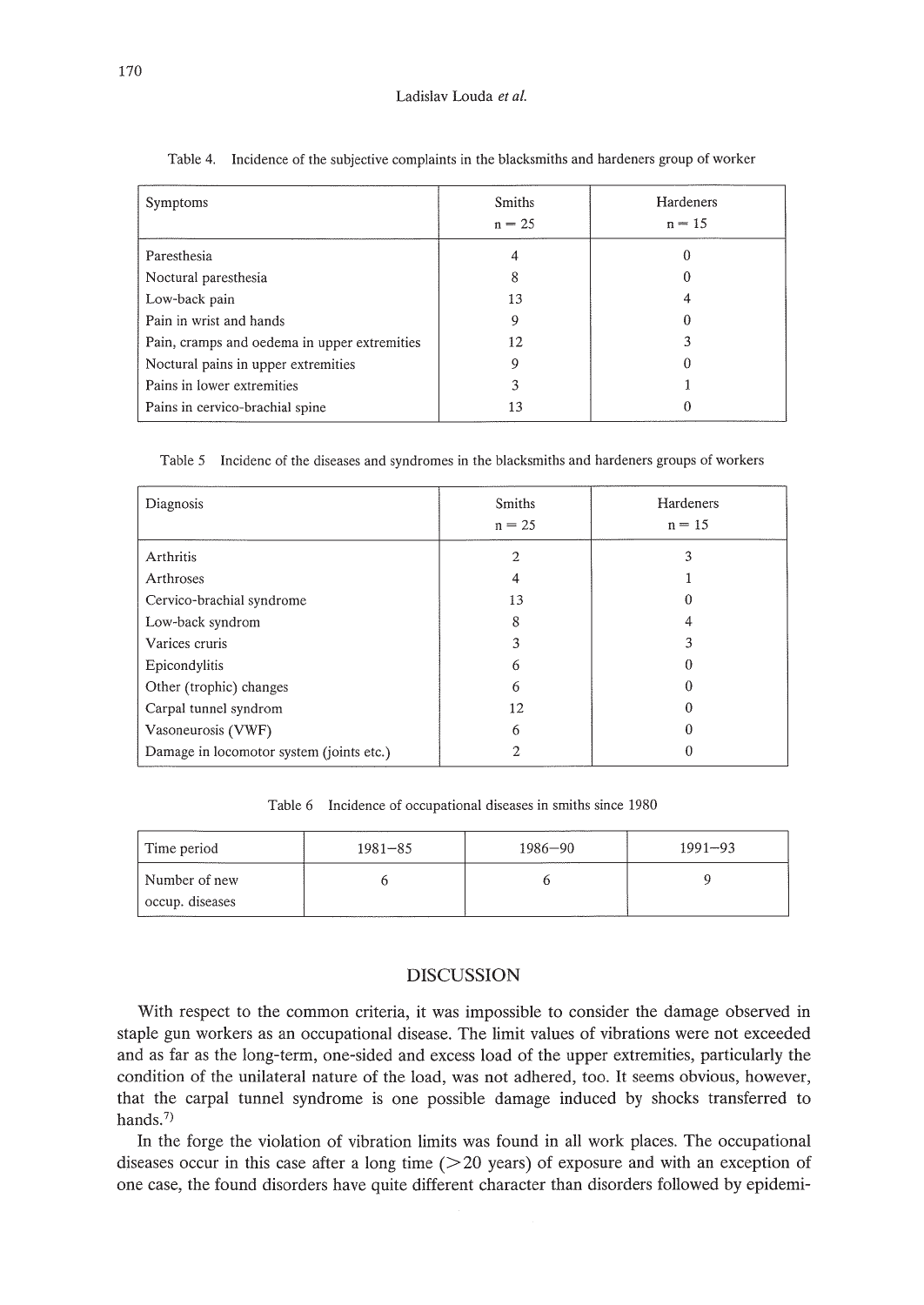ological studies dealing as a base for Annex A of ISO 5349.

It is quite obvious that ISO 5349 standard is not suitable for the evaluation of shocks similar to that in the forge. However, it was not our aim to pose this standard in doubt. We only wanted to help in finding of more precise text of some paragraphs.

This concerns the scope of the standard which should be somewhat more difinite. It should be completed, e.g., in a similar way like it was done in the related international standard ISO 2631,<sup>6</sup>) since it considered, that shocks can be assessed according to the standard "...in so far as the energy in question is contained within the frequency range followed."

Furthermore the coupling of the hand, i.e., the amount of the energy transferred into the hand and arm, should play more important role in the assessment of hand-arm shocks and vibration. The shocks in the forge and the shocks in the work with staple gun are completely different in the reality, but the physical characteristics of the motion are very similar. At the time being this can be probably done by indirect way only, e.g., by the incorporation of applied and grip forces into the assessment.

There was no cold affecting the hands and arms in hot forging and it could explain the absence of typical disorders in the blood-vessels in the forge worker. It seems to us that the cold and other co-factors are underestimated in the present standard.  $(11,12)$ 

With the growing amount of energy of shocks transferred in the region of frequencies below 10 Hz, the part of the body subjected to shocks is increasing. In case of very intensive shock with a big amount of energy in the very low frequencies, the problems of the exposure to handarm shocks is becoming the problem of whole-body shocks with quite different consequences for the health of exposed people.<sup>2)</sup> In the connections described above, it would be also suitable to reinvestigate the proposal of Kuhn and Scheffler, $s$ ) who proposed to measure the transferred force as a basis for the assessment of the effect of vibrations on the hands and arms.

The knowledge of the influence of shocks and vibration on locomotive system is not satisfactory at present.<sup>2,4,9,11</sup>) On the other hand it is quite clear that the damage in locomotive apparatus occurs if intensive shocks are present in the exposure. In this consequence the findings presented in former publications<sup>1</sup> are somewhat covering the reality. The presence of intensive shocks in the exposure leads namely automatically to the presence of lower frequencies.<sup>9)</sup>

## ACKNOWLEDGEMENT

The authors are indebted to the company Brüel & Kjaer Co., Prague, Czech Republic for advise and assistance during technical provisions necessary for the measurement required.

### REFERENCES

- 1) Andreeva-Galanina, E.C. and Belikov, M.N.: Gigieniczeskaya i techniczeskaya charakteristika novych klepalnych pnevmaticzeskich molotkov i podderzhek s umenshennymi otdaczej i vibracijej. Teoria i praktika gigieniczeskich issledovanij. Leningrad LSGN (1958).
- 2) Bovenzi, M., Fiorito, A., Volpe, c.: Bone and joint disorders in the upper extremities of chipping and grinding operators. *Int. Arch. Occup. Environ. Health,* 59, 189- 198, (1987).
- 3) Brammer, A.J.: Dose-response relationship for hand-transmitted vibration. *Scan.* 1. *Work, Environ. Health,* 12,304-306, (1986).
- 4) Gemne, G. and Saraste, H.: Bone and joint pathology in workers using hand-held vibrating tools. *Scand.* J. *Work, Environ. Health,* 13,290-300, (1987).
- 5) International Organisation for Standardization. Mechanical vibration Guidelines for the measurement and assessment of human exposure to hand-transmitted vibration. ISO 5349 (1986).